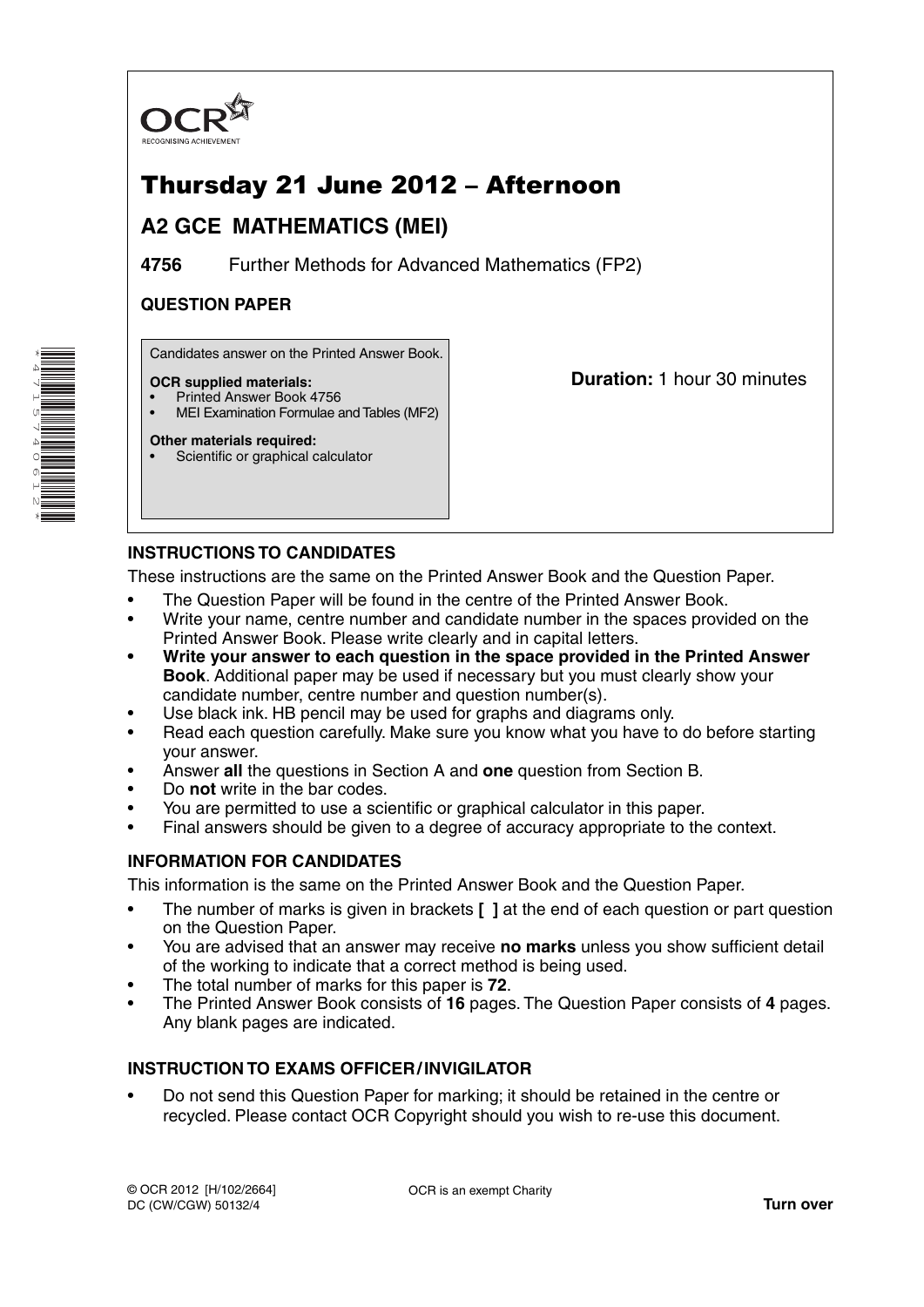### **2**

#### **Section A** (54 marks)

#### **Answer all the questions**

- **1** (a) (i) Differentiate the equation  $\sin y = x$  with respect to *x*, and hence show that the derivative of  $\arcsin x$  is  $\frac{1}{\sqrt{2}}$  $1 - x^2$ . **[4]**
	- **(ii)** Evaluate the following integrals, giving your answers in exact form.

$$
(A) \quad \int_{-1}^{1} \frac{1}{\sqrt{2 - x^2}} \, \mathrm{d}x \tag{3}
$$

(B) 
$$
\int_{-\frac{1}{2}}^{\frac{1}{2}} \frac{1}{\sqrt{1-2x^2}} dx
$$
 [4]

**(b)** A curve has polar equation  $r = \tan \theta$ ,  $0 \le \theta \le \frac{1}{2}\pi$ . The points on the curve have cartesian coordinates  $(x, y)$ . A sketch of the curve is given in Fig. 1.





Show that  $x = \sin \theta$  and that  $r^2 = \frac{x^2}{1 - x^2}$ .

Hence show that the cartesian equation of the curve is

$$
y = \frac{x^2}{\sqrt{1 - x^2}}.
$$

Give the cartesian equation of the asymptote of the curve. **[7]**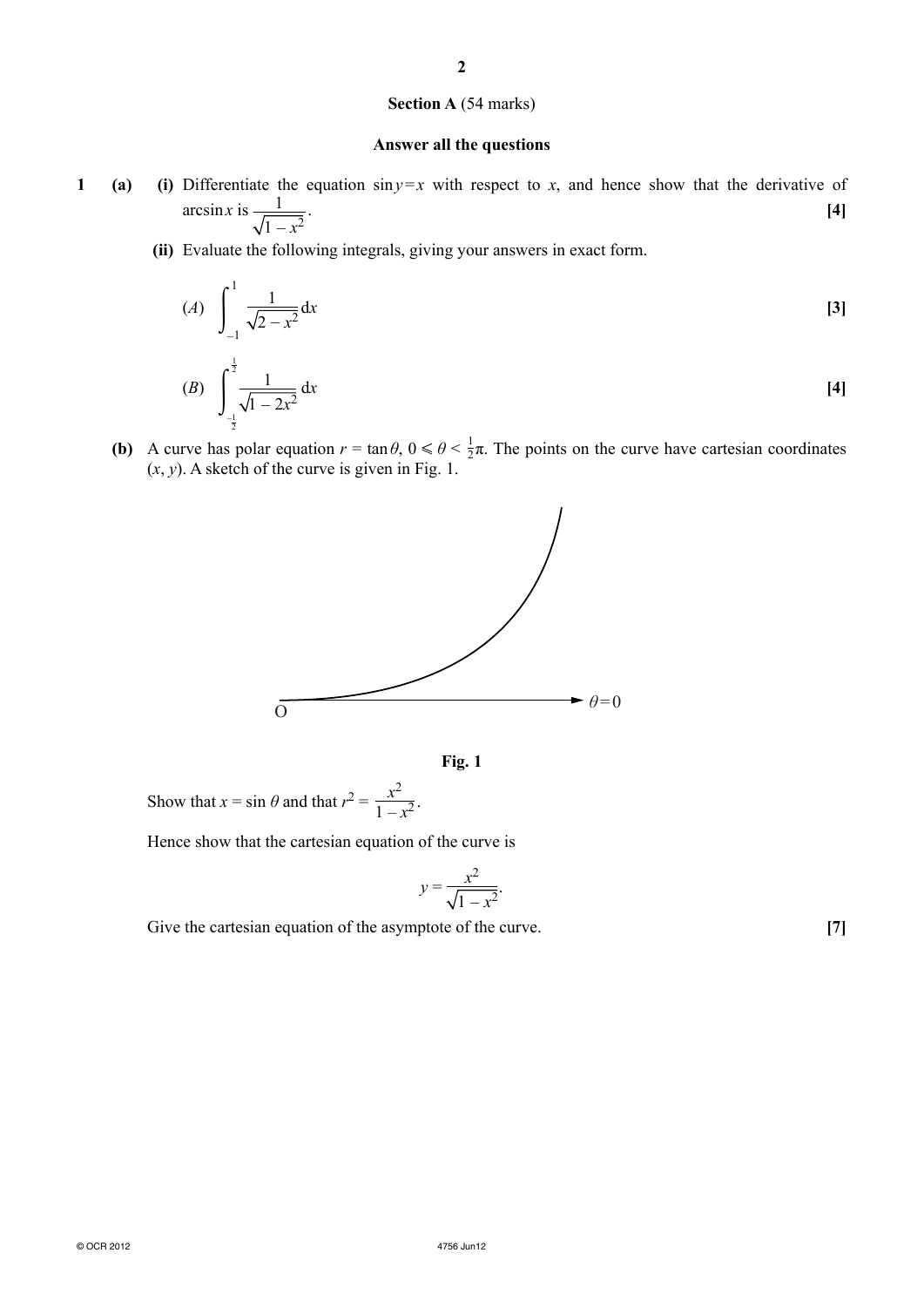**3**

**(ii)** Beginning with an expression for  $\left(z + \frac{1}{z}\right)^4$ , find the constants  $A$ ,  $B$ ,  $C$  in the identity  $\cos^4\theta \equiv A + B \cos 2\theta + C \cos 4\theta.$  [4]

- **(iii)** Use the identity in part **(ii)** to obtain an expression for cos  $4\theta$  as a polynomial in cos  $\theta$ . [2]
- **(b)** (i) Given that  $z = 4e^{j\pi/3}$  and that  $w^2 = z$ , write down the possible values of *w* in the form  $re^{j\theta}$ , where  $r > 0$ . Show *z* and the possible values of *w* in an Argand diagram. **[5]** 
	- **(ii)** Find the least positive integer *n* for which  $z^n$  is real.

Show that there is no positive integer *n* for which  $z^n$  is imaginary.

For each possible value of *w*, find the value of  $w^3$  in the form  $a + ib$  where *a* and *b* are real. [5]

**3 (i)** Find the value of *a* for which the matrix

$$
\mathbf{M} = \begin{pmatrix} 1 & 2 & 3 \\ -1 & a & 4 \\ 3 & -2 & 2 \end{pmatrix}
$$

does not have an inverse.

Assuming that *a* does not have this value, find the inverse of **M** in terms of *a*. **[7]**

 **(ii)** Hence solve the following system of equations.

$$
x + 2y + 3z = 1
$$
  
-x + 4z = -2  

$$
3x - 2y + 2z = 1
$$
 [4]

 **(iii)** Find the value of *b* for which the following system of equations has a solution.

$$
x+2y+3z = 1
$$
  
-x+6y+4z = -2  

$$
3x-2y+2z = b
$$

Find the general solution in this case and describe the solution geometrically. [7]